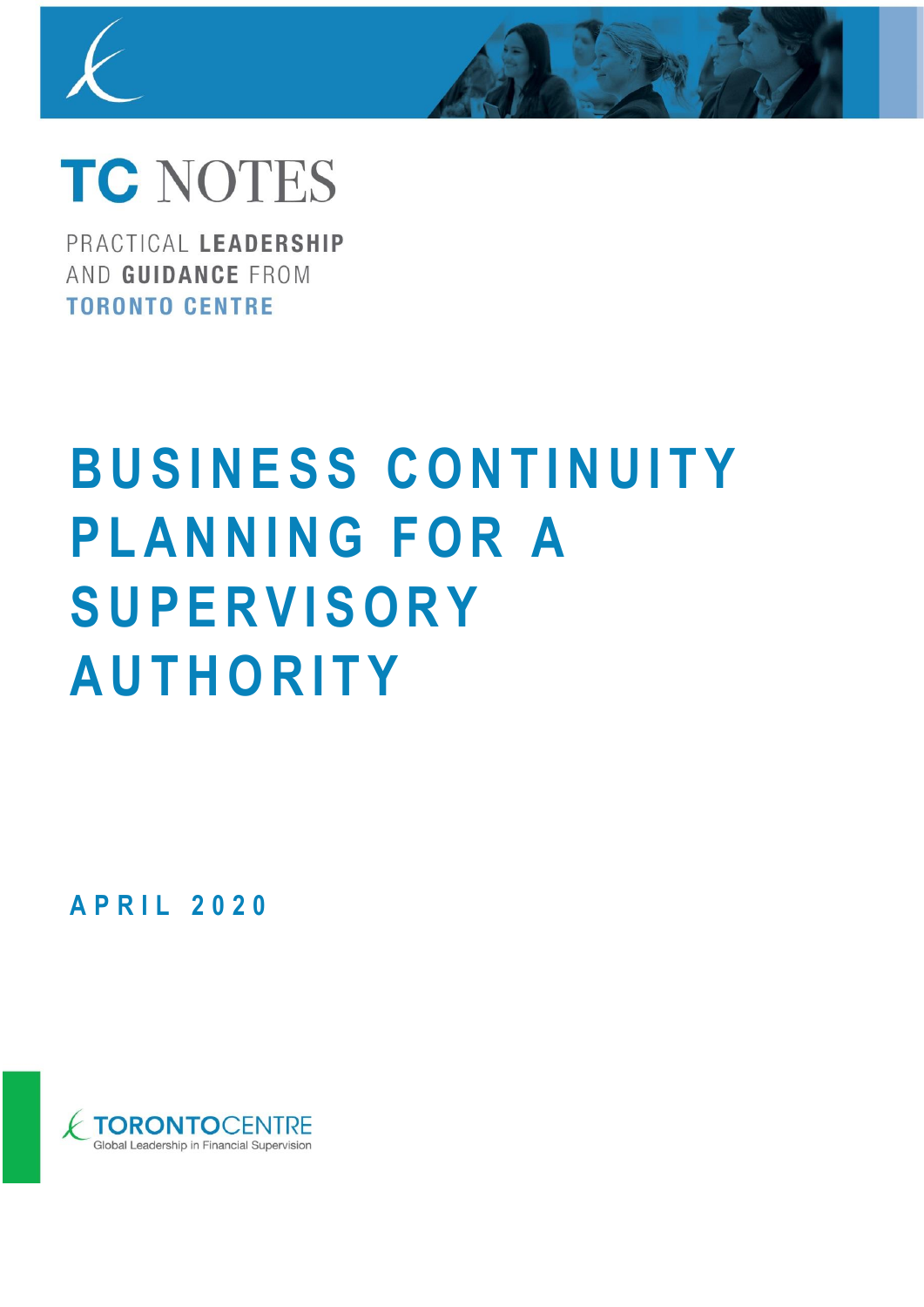# **B U S I N E S S C O N T I N U I T Y P L A N N I N G F O R A S U P E R V I S O R Y A U T H O R I T Y**

# **TABLE OF CONTENTS**

*Copyright © Toronto Centre. All rights reserved.* 

*Toronto Centre permits you to download, print, and use the content of this TC Note provided that: (i) such usage is not for any commercial purpose; (ii) you do not modify the content of this material; and (iii) you clearly and directly cite the content as belonging to Toronto Centre.* 

*Except as provided above, the contents of this TC Note may not be transmitted, transcribed, reproduced, stored or translated into any other form without the prior written permission of Toronto Centre.* 

*The information in this TC Note has been summarized and should not be regarded as complete or accurate in every detail.*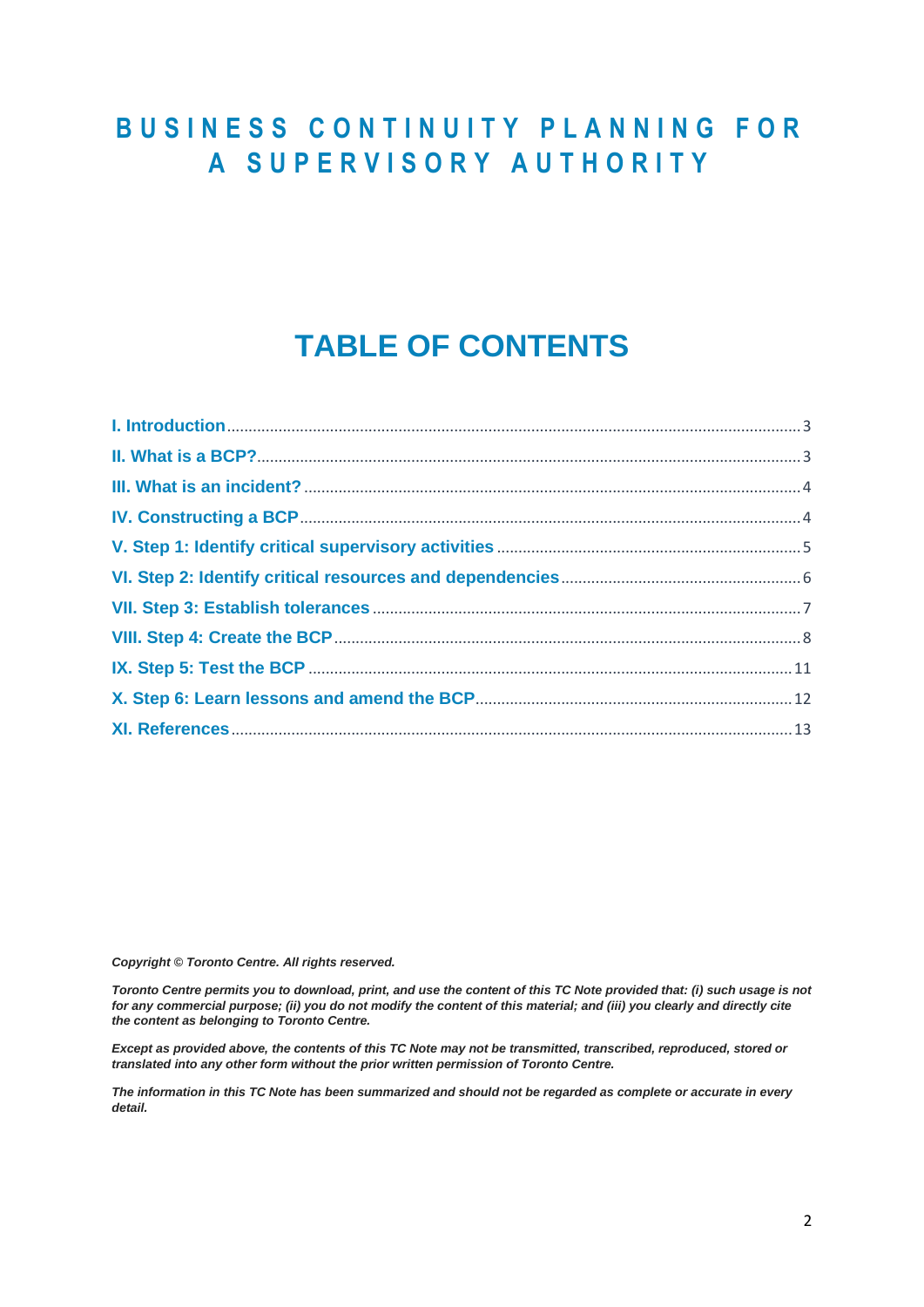# **B U S I N E S S C O N T I N U I T Y P L A N N I N G F O R A S U P E R V I S O R Y A U T H O R I T Y**

# <span id="page-2-0"></span>**I. Introduction<sup>1</sup>**

Organizations need to anticipate unexpected incidents and plan how they are going to respond to them. This is not forecasting what will happen, nor calculating the probabilities of events occurring. It is assuming that incidents will occur and planning to enable the organization to continue to operate in that event.

All organizations therefore need a well-constructed business continuity plan (BCP). Supervisory authorities are no exception. Indeed, the COVID-19 outbreak demonstrates yet again the importance of business continuity planning.

This Toronto Centre Note outlines the key elements of a BCP and relates these to the specific circumstances of a supervisory authority. It provides a starting point for a supervisory authority wanting to construct a BCP, or to review and revisit its existing BCP.

If a supervisor already has rules or guidance on business continuity planning for the firms it supervises, then that might also provide a starting point for a supervisor to self-assess its own BCP.<sup>2</sup>

# <span id="page-2-1"></span>**II. What is a BCP?**

In essence, a BCP sets out the ways in which an organization will respond to a serious incident in order to maintain or resume its critical activities.

A BCP is broader than (but should include) a disaster recovery plan, which typically focuses on responding to disruptions to specific areas such as IT infrastructure, buildings, and a limited number of other operations.

Meanwhile, a BCP is narrower than operational resilience, which covers not only how the organization would respond to and recover from operational disruptions (in essence the BCP) but also the measures the organization puts in place to prevent such disruptions from occurring.

Similarly, a BCP is only one part of crisis preparedness and crisis management, which typically refers to disruptions that extend beyond the supervisory authority itself and that have a significant adverse impact on the wider financial system. A supervisory authority might have to activate its BCP during some types of crisis, but its BCP will not cover all aspects of crisis management.<sup>3</sup> Crisis management is a key activity of a supervisory authority, so one purpose of a BCP is to enable the supervisory authority to maintain or to recover rapidly its ability to undertake crisis management.

<sup>&</sup>lt;sup>1</sup> This Note was prepared by Clive Briault.

<sup>2</sup> See for example Joint Forum (2006).

<sup>&</sup>lt;sup>3</sup> Toronto Centre (2019b) describes the contents of a crisis binder and the activation of crisis management.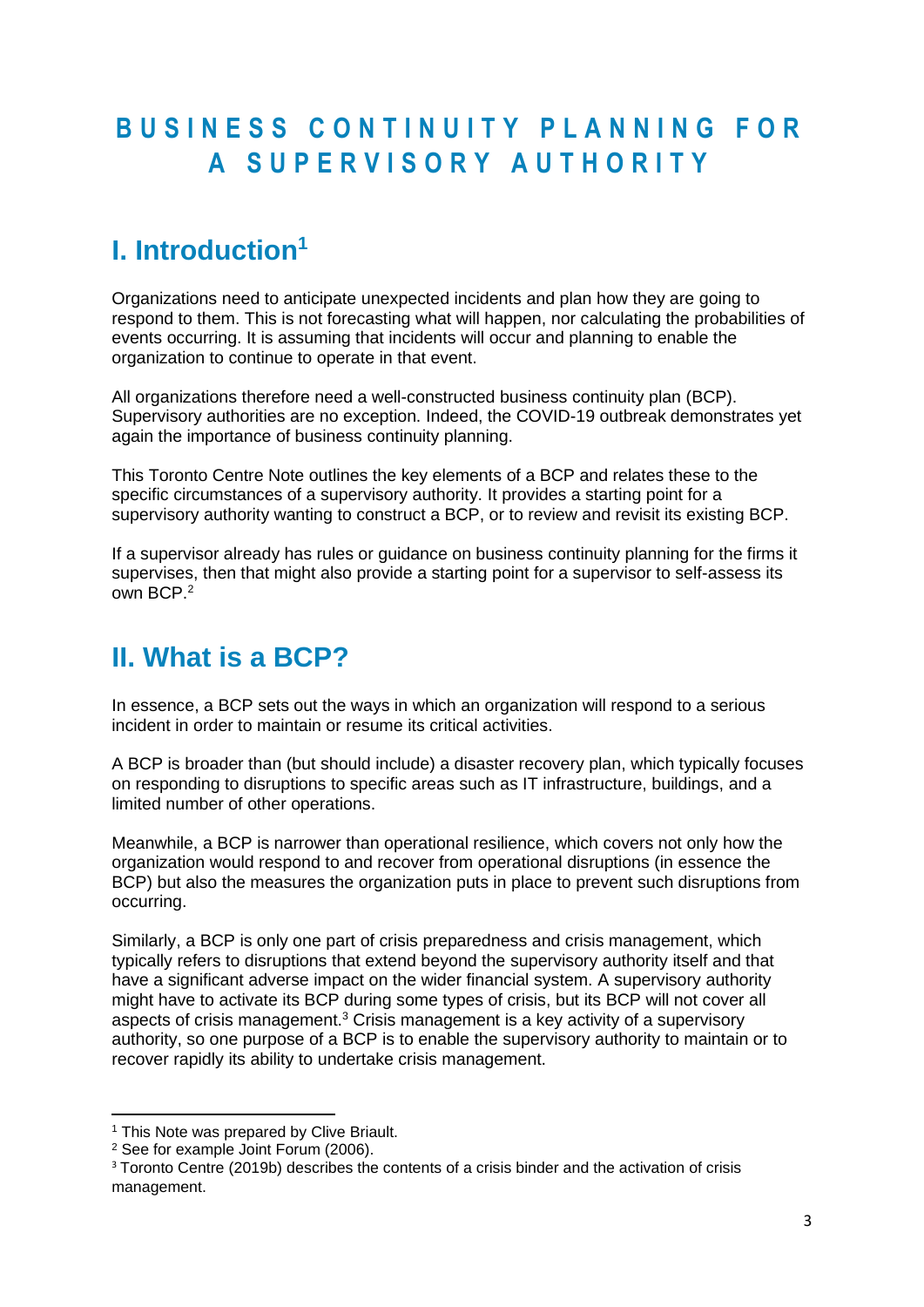# <span id="page-3-0"></span>**III. What is an incident?**

A BCP should not focus on a specific type of incident, but should be designed to enable a supervisory authority to respond effectively to a wide range of potential incidents:

- Natural disasters fire, flood, earthquake, volcanic eruption, snow, hurricane, tsunami, pandemics.
- Wilful damage by internal or external parties sabotage by employees or contractors of premises, data or IT, cyber attacks, terrorist attacks, civil disorder.
- Third party failures interruption in supply of utilities (energy, water, telecommunications), loss of third party (outsourced) supply of products and services.
- Project failures unanticipated disruptions arising from problems with large-scale IT, building, or other change in projects.

Some incidents may affect only the supervisory authority itself (for example, a fire destroying its head office), but others may also have a disruptive impact on at least some supervised firms (for example flooding or a terrorist attack on the financial centre) or on the financial sector and the economy more generally (pandemics, loss of utilities).

# <span id="page-3-1"></span>**IV. Constructing a BCP**

We set out here six steps in the construction of a BCP, beginning with the identification of key supervisory activities.

These steps should be undertaken by a BCP team that includes staff from both the main supervision areas of the supervisory authority (authorization, supervision, enforcement, financial stability, and any key areas that may be in separate departments such as antimoney laundering) and its operational areas (IT, premises, HR, finance, outsourcing). Only the supervision areas can determine which supervisory activities are critical and what resources they need to deliver these activities.

This team should be chaired by, or at least report to, a senior individual in the supervisory authority (such as the chief executive or chief operating officer) who is responsible and accountable for business continuity planning and, along with the governing board, has the ultimate responsibility for decisions regarding priorities and activities in the event that the BCP is activated.<sup>4</sup>

The BCP team should discuss and develop 'playbooks' that cover different potential incidents, their potential impacts on key supervisory activities, and the responses that might have to be taken under the BCP as a result.

It is important that the creation, communication, testing, and updating of the BCP is owned by the board and senior management of the supervisory authority, so that the BCP is supported and promoted from the top down. The BCP should be approved by the board of the authority, and the board should ensure that accountability and responsibility for managing the BCP is clearly identified and applied. Senior ownership of the BCP is also likely to be critical to promoting staff awareness of the significance of the BCP, and buy-in to the importance of training on how the BCP would operate.

<sup>4</sup> Toronto Centre (2020) discusses how supervisory activities should be prioritized in the event of a major incident.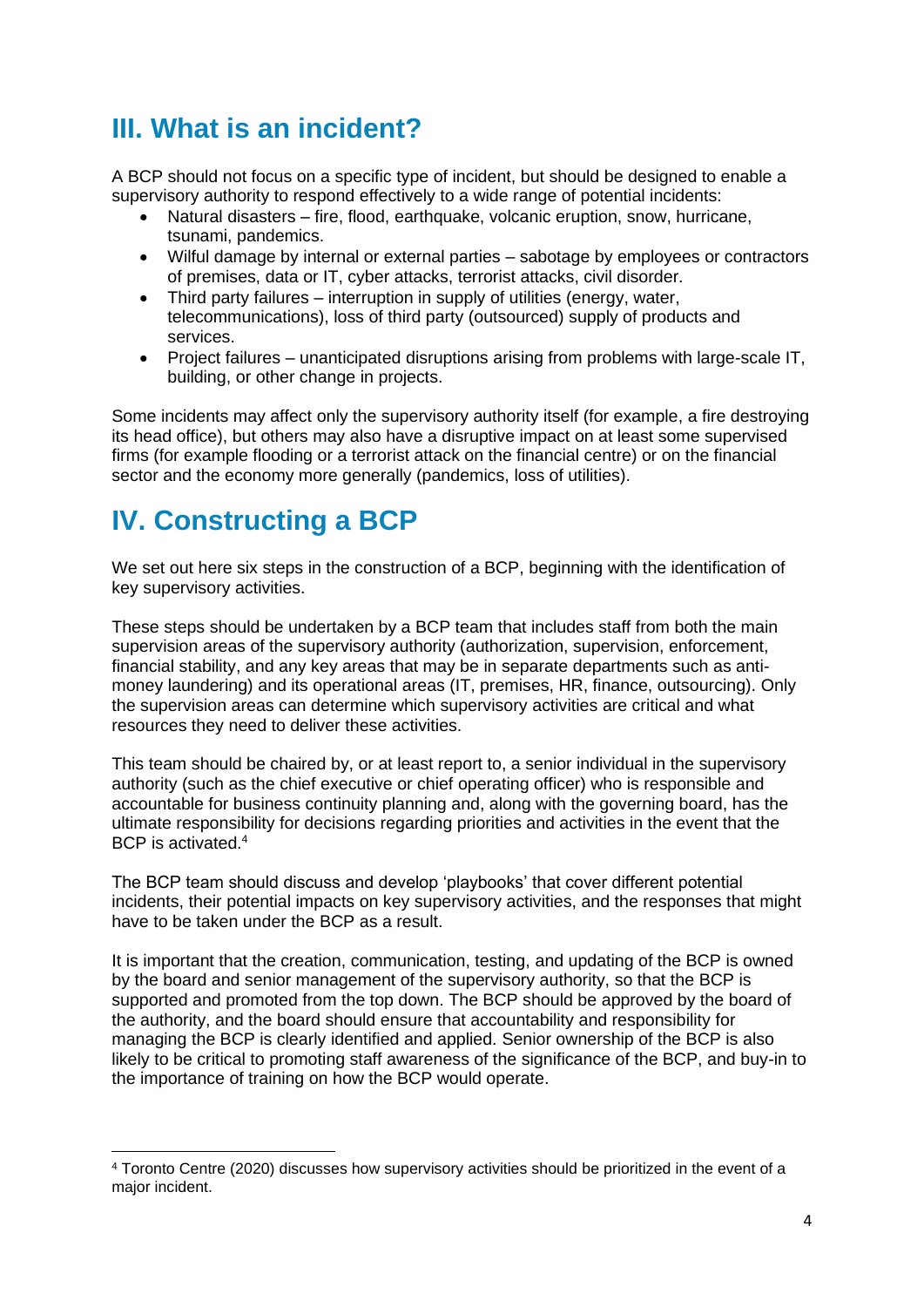It is also important to recognize that the approach to constructing a BCP is to begin by focusing on the key supervisory activities that need to be maintained or rapidly restored. This will then inform the determination of the critical functions, people, systems, and processes that are needed to deliver these key supervisory activities. It may also be possible to deliver some of these key supervisory activities using alternative systems and processes (for example by reverting to manual processes or taking the opportunity of a major incident to upgrade the resources of the supervisory authority). A BCP is therefore not simply about restoring existing functions, systems, and processes.

In some cases – for example where a supervisory authority is situated within a central bank – the scope and coverage of a BCP may be wider than supervisory activities. In such cases, it is important that the supervisory activities are given proper weight in being correctly identified, prioritized, and covered in the BCP.

As part of the creation (or review) of a BCP, the BCP team should talk to staff of the supervisory authority (or indeed staff of other organizations) that have experienced major incidents to hear their "war stories" and what worked well or less well. This could provide valuable insights.

For example, when the staff have walked for miles to reach a back-up site, or the IT department has been working all evening to load up laptops for staff to use at home, it would be great for someone to provide food and drink to the weary. But who knows where the nearest food outlet is, and whether it is open in the evenings and weekends?

## <span id="page-4-0"></span>**V. Step 1: Identify critical supervisory activities**

In constructing a BCP, a supervisory authority should begin by identifying the most important supervisory activities it performs.

For a private corporation this might be driven by considerations of profitability and of the costs of stopping a business activity. For a public body such as a supervisory authority, the starting point here should be its mandate and objectives.

Whilst these form an essential starting point, the formal mandate and objectives of a supervisory authority will typically be rather high level and of limited help in identifying critical supervisory activities in detail. It is also necessary therefore to consider supervisory activities at a more granular level. For example, a supervisory authority will perform a wide range of activities in order to pursue mandates such as those relating to the safety and soundness of the firms it supervises, retail and wholesale market conduct, and anti-money laundering. Some of its activities may also be based more on historic custom and practices and related only indirectly to its formal objectives and hence its critical activities.

A supervisory authority should decide which of these activities need to be maintained (or resumed) as a matter of priority.

Since material incidents are by definition disruptive, some prioritization of supervisory activities needs to be contemplated when constructing a BCP. Supervisors following a riskbased supervision approach should be familiar with the thought process here – if resources are (even more) limited following an incident, then the available resources will need to be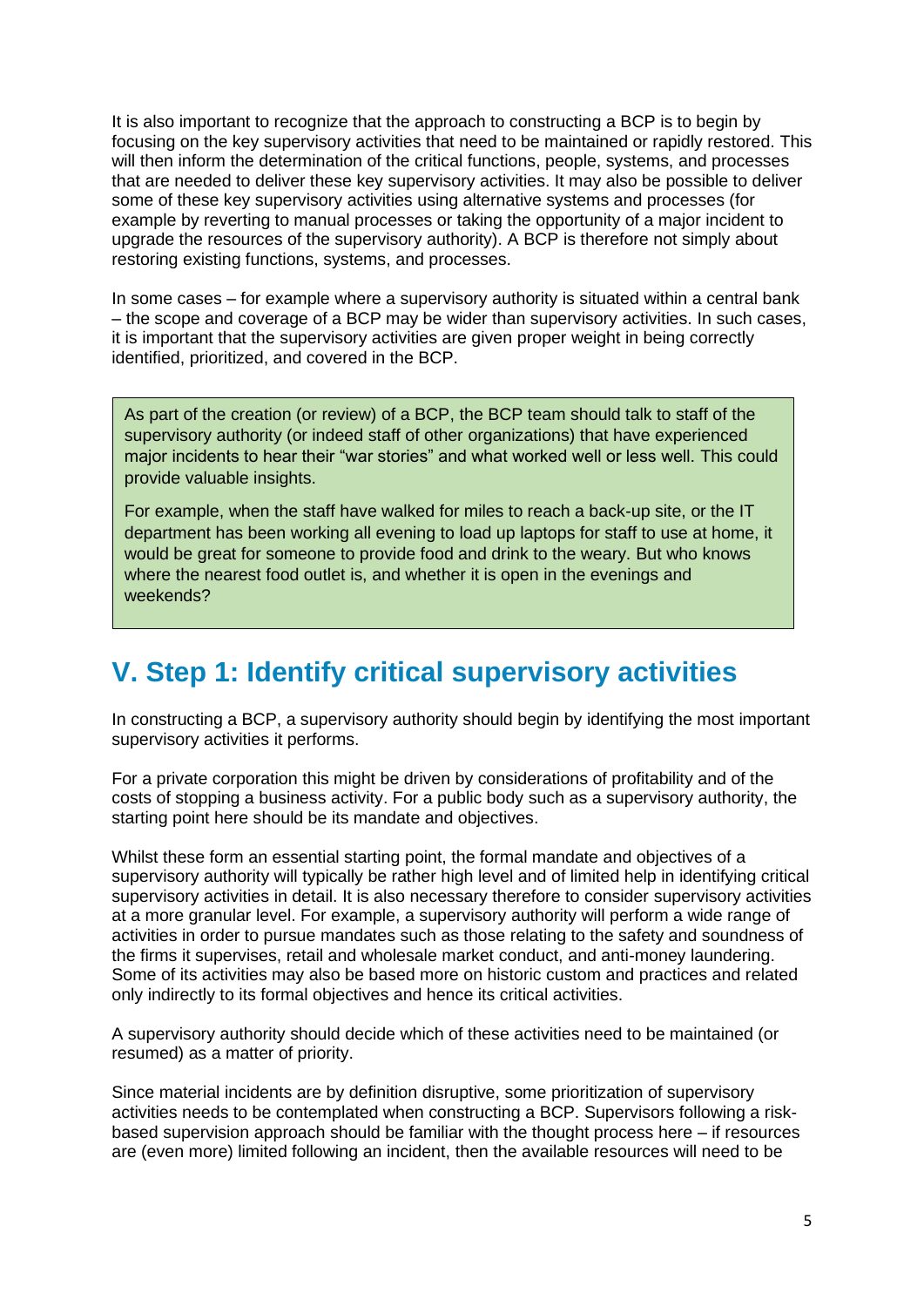prioritized even more towards identifying and addressing the largest risks to the supervisory authority's objectives.<sup>5</sup>

The criticality and prioritization of supervisory activities may also depend on the nature of the incident and whether it also has an adverse impact on supervised firms and on the financial sector or the wider economy. The need to prioritize will be reinforced if the incident is also affecting the financial sector, in which case some risks may have increased. $6$ 

The incident may even threaten a financial crisis of some sort, in which case management of the wider crisis may become an overriding priority for the supervisory authority, at the same time as it is having to deal with the impact of the incident on its own operations.

#### **Example of a supervisory authority addressing the prioritization of supervisory activities**

The supervisory authority decides that its key priorities are:

- requiring supervised firms to maintain prudential soundness;
- requiring supervised firms to correct serious breaches of prudential or conduct of business requirements;
- market monitoring for market abuse and manipulation;
- anti-money laundering monitoring; and
- crisis preparedness and crisis management.

The supervisory authority decides that other supervisory activities could if necessary (depending on the severity and nature of an incident) be:

- stopped for a temporary period (for example authorizing new entrants, and developing and implementing some new policies);
- undertaken less frequently (for example risk assessments, thematic reviews, and communications with trade associations);
- phased over longer periods (for example some parts of supervisory action plans following a risk assessment, and enforcement actions against more minor rule breaches); or
- re-purposed to focus on the impact of an incident on supervised firms (for example adjusting thematic visits to focus on the impact on firms of incidentrelated risks).

# <span id="page-5-0"></span>**VI. Step 2: Identify critical resources and dependencies**

The second step is to identify the critical resources – the people, systems, processes, and other resources – necessary to deliver the key supervisory activities identified at step 1. For each key supervisory activity these critical resources are likely to include:

The number and types of people required (depending on the type of incident, the organization may be facing a shortage of staff, so it may be necessary to re-assign staff to new roles);

<sup>5</sup> See Toronto Centre (2018) and Toronto Centre (2019a).

<sup>6</sup> Toronto Centre (2020) discusses such prioritisation issues in the context of the Covid-19 outbreak.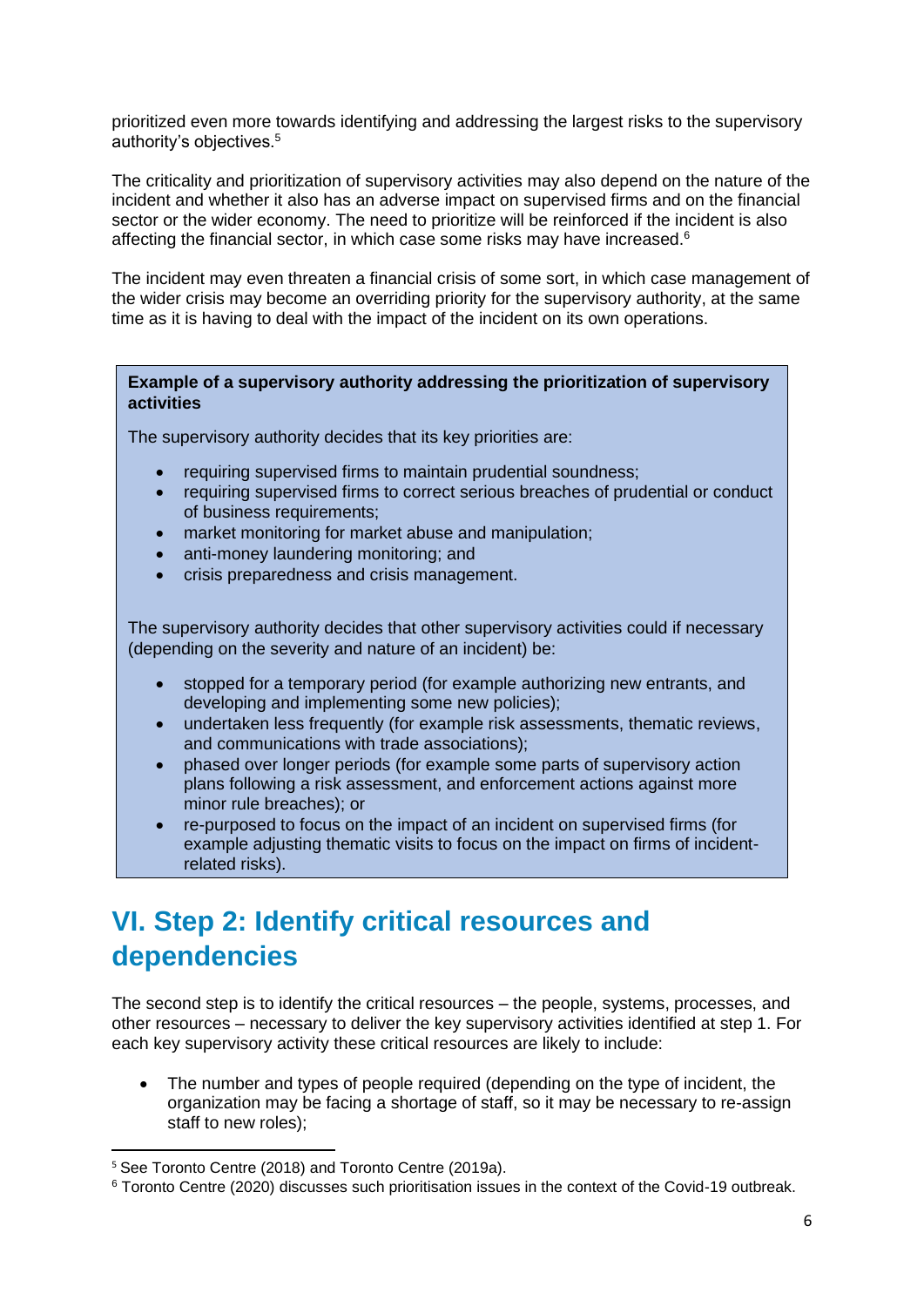- Access to data and information (including physical and electronic files, reports, regulatory reporting, etc);
- Decision-making processes (it may not be possible to maintain pre-incident decisionmaking procedures, so decision-making processes and authorizations may need to be adjusted. To allow necessary decisions to be taken expeditiously, greater involvement of alternates and more junior staff may be appropriate for specified decisions);
- IT hardware and operating systems;
- Premises (including back-up locations and the ability for staff to work from home);
- Communications equipment;
- Other support operations HR, finance, legal, etc; and
- Third-party (outsourced) suppliers of services, equipment, raw materials (these suppliers may, or may not, be operating normally during the incident – indeed their failure may be the cause of the incident).

A supervisory authority should develop a comprehensive understanding and mapping of the resources that support its key supervisory activities. By looking at all the resources required to provide these activities, an authority will be able to develop a clearer picture of how best to support its business continuity. This includes resources over which the authority may not have direct control, namely outsourcing and third-party service providers.

#### **Example of a supervisory authority identifying critical resources**

- All senior staff (department head and above) are required for the BCP team and oversight of usual responsibilities (refocused in some cases).
- All IT staff to maintain electronic communication channels and automated data capture and records management, and to implement additional communication channels as necessary (for example to facilitate video conferencing).
- All supervisory teams responsible for high- or medium-high impact supervised firms and financial market infrastructure to continue close monitoring, with daily updates and daily returns if necessary.
- Conduct of business/AML teams to focus on what are perceived to be the highest risk firms/sectors.
- Authorizations, enforcement and policy staff available to support supervisory teams if necessary.
- Development work on automated data capture system (with outside supplier).

Having considered the critical resources required for each key supervisory activity, it is then necessary to consider the dependencies across the key supervisory activities. For example, are multiple key supervisory activities dependent on the same critical resources? If a critical resource cannot be maintained or restored, or is in short supply, what impact would this have on key supervisory activities?

# <span id="page-6-0"></span>**VII. Step 3: Establish tolerances**

The third step is to determine the critical downtime for each key supervisory activity, and the consequential critical downtime for each critical resource. For example, the impact tolerance for some key supervisory activities may be that they should be restored within 24 hours, while for others it may be acceptable to restore them within a few days or a week. Activities may have different levels of priority in terms of the speed of restoration, which is not necessarily the same as their intrinsic importance to the supervisory authority (a supervisory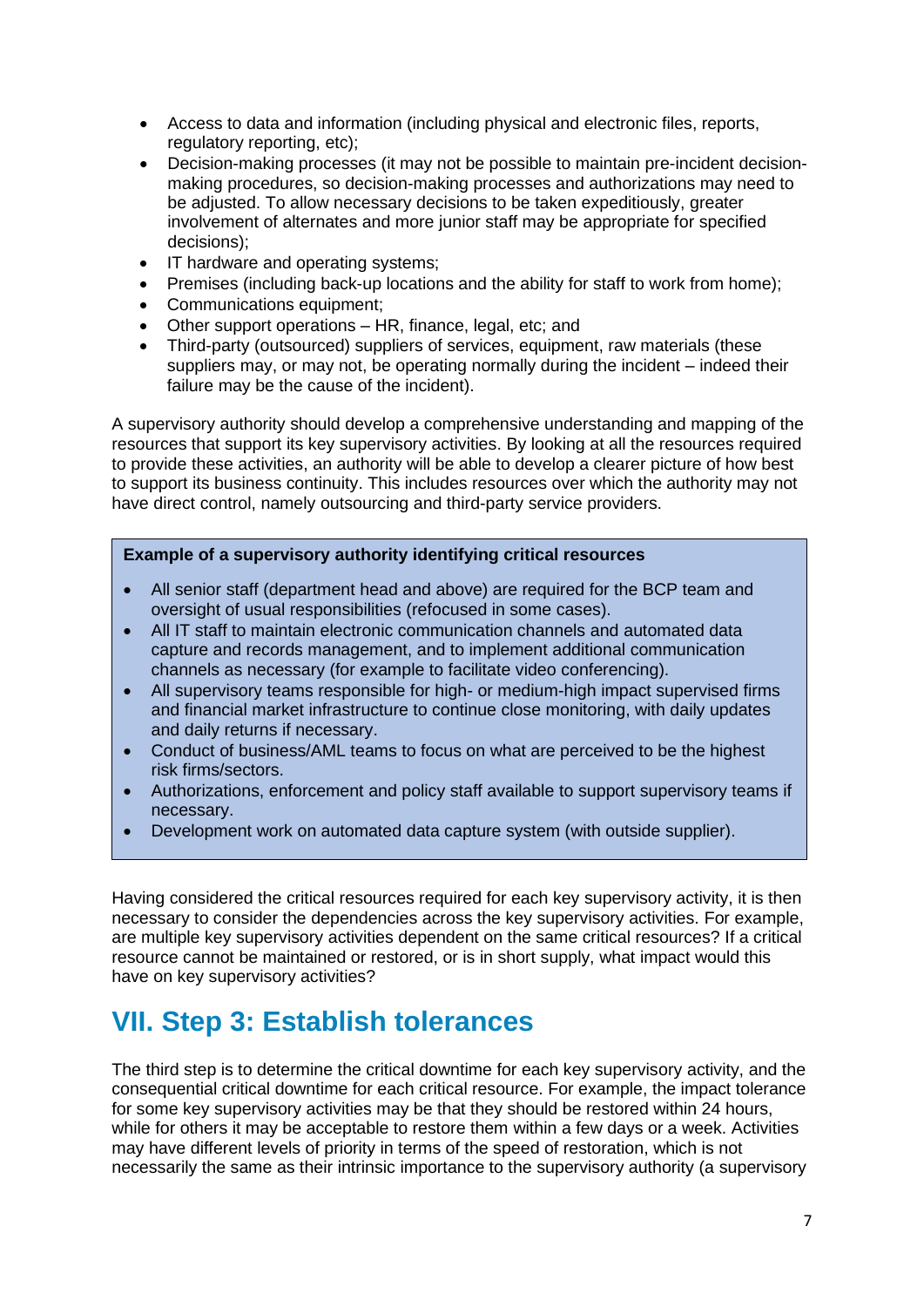activity could be very important to the supervisory authority, but it may not need to be restored in hours rather than days).

It is important that these impact tolerances should be agreed at board level and that they are clearly documented, because (a) they will determine the strategy for incident management, including the roles and responsibilities of individuals within the supervisory authority, and (b) they will widen the mindset of the board and senior management beyond traditional risk management towards accepting that disruptions to business activities are inevitable, and need to be managed accordingly.

It is also necessary for a supervisory authority to determine other tolerances, including its tolerance for the risks that might arise from the activation of a BCP. For example, moving to a back-up site, using back-up IT services, and increased working from home may all create higher risks relating to data confidentiality, cyber security, less well-structured decisionmaking procedures, and lapses in record keeping. These may be inevitable consequences of implementing the BCP that need to be accepted, albeit reluctantly. The supervisory body should however recognize that these risks exist and have some explicit tolerance for them.

#### **Example of a supervisory authority setting impact tolerances**

Low tolerance for:

- IT and other communication failures that compromise the ability to communicate with firms and other stakeholders.
- Failure to monitor medium-high and high-impact firms on both prudential and conduct of business/AML basis.
- Failure to follow up serious rule breaches.
- Business misconduct especially where linked to the impact of the incident (for example where firms give inappropriate advice to clients).

Higher tolerance (but only during the incident) for:

- Failing to meet service standards for the time taken to process an authorization application, to respond to questions from supervised firms, and (where applicable) to deal with complaints from consumers.
- Delays in processing returns from lower-impact firms.
- Minor breaches of rules.
- Delays to supervised firms submitting regulatory returns.
- Temporary suspension of projects, for example the development of an IT system for processing regulatory returns.
- Delays in supervised firms taking action to meet training and competence and governance requirements.

### <span id="page-7-0"></span>**VIII. Step 4: Create the BCP**

The fourth step is to create a documented BCP to maintain or recover key supervisory activities (as identified in the first three steps) in response to any disruptive incident.

A BCP should be clear, concise, and easy to use. It needs to be the "go-to" document, not a massively lengthy tome that gathers dust on a shelf (or hard drive) somewhere. It should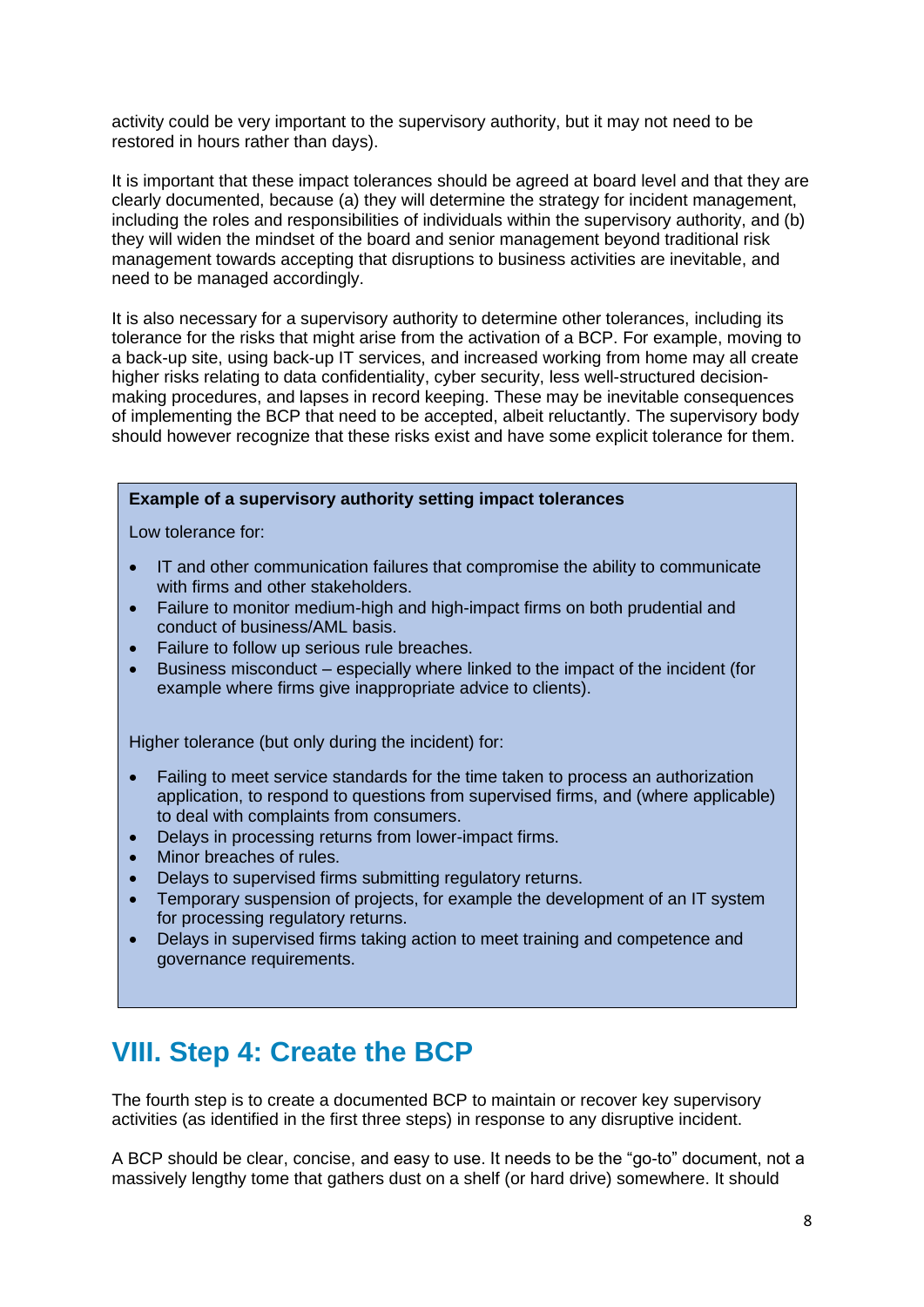specify – using a consistent and standardized format – the possible responses to disruptions, but should not aim to cover all the detail about how these should be carried out. This is because the detail should be covered elsewhere (for example, the IT department should know how to switch to a back-up server or to alternative software, and the premises department should know how to activate back-up premises). A BCP has to have a broad scope to cover all types of incident and response, and a BCP has to allow flexibility in determining the response to a specific incident.

In practice, for any incident it is unlikely that all the possible responses will need to be activated, only those that are necessary to maintain or recover the key supervisory activities affected by the incident.

Key elements of a BCP include:

*Governance and ownership* – as discussed above under "Constructing a BCP".

**Version control** – when was the BCP last updated, and when was it last approved by the BCP committee and by the board.

*Key supervisory activities and critical resources* – the BCP should describe, at a high level, the identified key supervisory activities (see step 1 above) and the critical resources needed to deliver them (step 2).

The identified critical resources should include:

- People.
- IT hardware and software (the full details of how these can be provided should be covered in an IT-specific disaster recovery plan).
- Communications equipment.
- Files and other sources of information.
- Back-up site(s), their capacity, the logistics of relocating staff and equipment, and the equipment and other supplies needed to operate effectively (desks, IT, laptops or PCs, access to stored data and regulatory reports, telecommunications and access to internet, office supplies, catering).
- Decision-making procedures.
- Documentation and record keeping.
- Capacity for working from home, including the availability and usability of equipment (bandwidth, laptops, ability to conference call), issues of data management and security, issues of health and safety, and time period issues (for some staff/functions, home working may be tenable for 1 month but not 3 months).
- Outsourced services. Supervisory authorities are increasing their dependency on outsourced and third-party service providers. The BCP should therefore cover the provision of outsourced critical functions, including how these critical functions can be maintained, restored, or replaced in a major incident. There are a lot of regulatory standards and guidance on outsourcing that could usefully be applied to supervisory authorities as well.

*Plan activation procedures* – the response to an incident should be managed and driven by appropriate individuals. A BCP senior-level committee should be established (in advance) with powers and procedures to activate the BCP and to take decisions under the BCP in order to initiate the necessary responses to an incident. This committee should include the chief executive, chief operating officer, heads of IT, premises and HR, and a senior supervisor.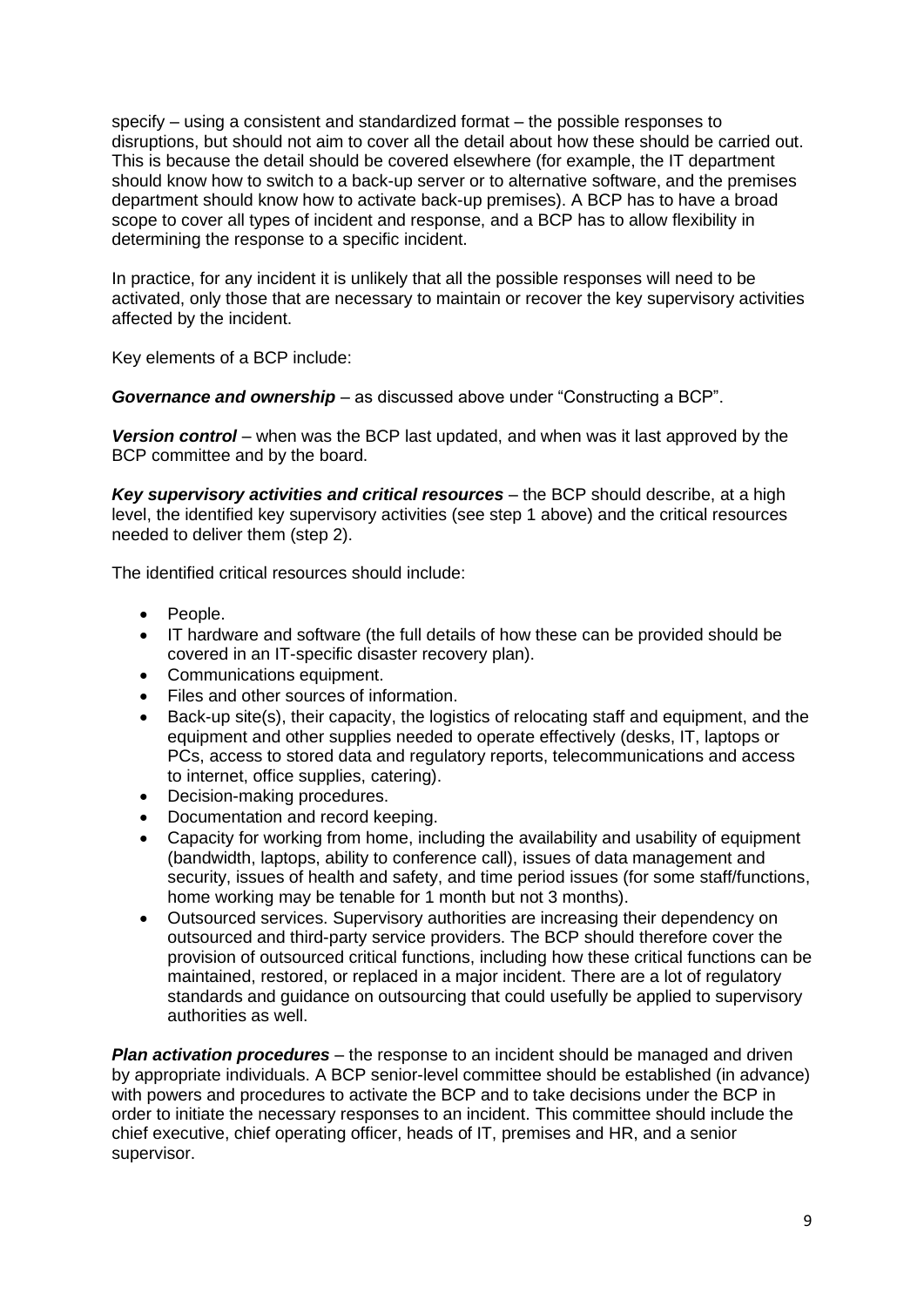The BCP may need to be invoked in a range of unusual and pressing circumstances. It may not be possible for the BCP committee to meet in full (be it in person, by telephone or by email) to activate the BCP and to initiate responses. Procedures should therefore allow for deputies/alternates for members of the committee, and for a sub-group of the committee or even some individual members of the committee to activate the BCP if the full committee cannot meet at short notice.

*Communications* – clear and effective communication channels are necessary to both the staff of the supervisory authority and external stakeholders. Planning, testing, and exercising communication procedures is essential to ensure the continuity of key supervisory activities.

#### **Five elements of BCP communication**

Effective communication (both when the BCP is activated and at various times during the incident) depends on the following five elements that should be covered in the BCP.

First, all the staff of the supervisory authority need to be aware of the existence of the BCP and aware of what they might be asked to do under the various response options. For some staff this may involve specified roles and responsibilities within elements of the BCP, while for other staff the starting point may be to carry on as before until instructed to do otherwise. For example, if the BCP committee decides that the supervisory authority should move to a back-up site, some staff will have very specific roles and responsibilities to ensure that the site is properly set up. But it would not be effective (and may not be physically possible) for all staff to turn up at the back-up site on day one. So for many staff, the first message to them is likely to be that they should stay at home until instructed otherwise.

Second, because all staff may need to be contacted at short notice, the BCP needs to include clear procedures and mechanisms for communicating to the staff of the supervisory authority. Most organizations rely on a call cascade for this, where the BCP committee communicates to the head of each department, and the message is then passed down to the staff of each department through previously established procedures (for example the department head contacts the managers, who in turn contact their teams).

This requires each messenger in the chain to have access to the work, mobile, and home telephone numbers (use might also be made of emails and other forms of communication) of each person they are responsible for contacting. This will also require a system for keeping all these contacts up to date as both staff and their contact details change. And it requires anyone responsible for contacting others to have at least one nominated deputy or alternate to lessen the risk of one part of the communication chain failing.<sup>7</sup>

Third, the BCP itself does need to include contact details for key staff, such as the members of the BCP committee and their deputies/alternates, and staff with responsibilities for the provision of critical resources such as IT, premises, and outsourced services. And for at least some of these staff, consideration should be given to alternative forms of communication (for example satellite phones) in case mobile phone networks and the internet are compromised by the incident.

Fourth, there is likely to be a need to communicate with external stakeholders, either because they are critical to the operation of the BCP (key external suppliers of critical resources) or to inform external stakeholders of how the activation of the BCP might affect

<sup>&</sup>lt;sup>7</sup> It is not necessary for the BCP itself to list every contact number. But they should be available to HR and to management chains. In some organizations in some countries, this has been a problem because some staff have objected to their home and personal mobile numbers being held by their employer.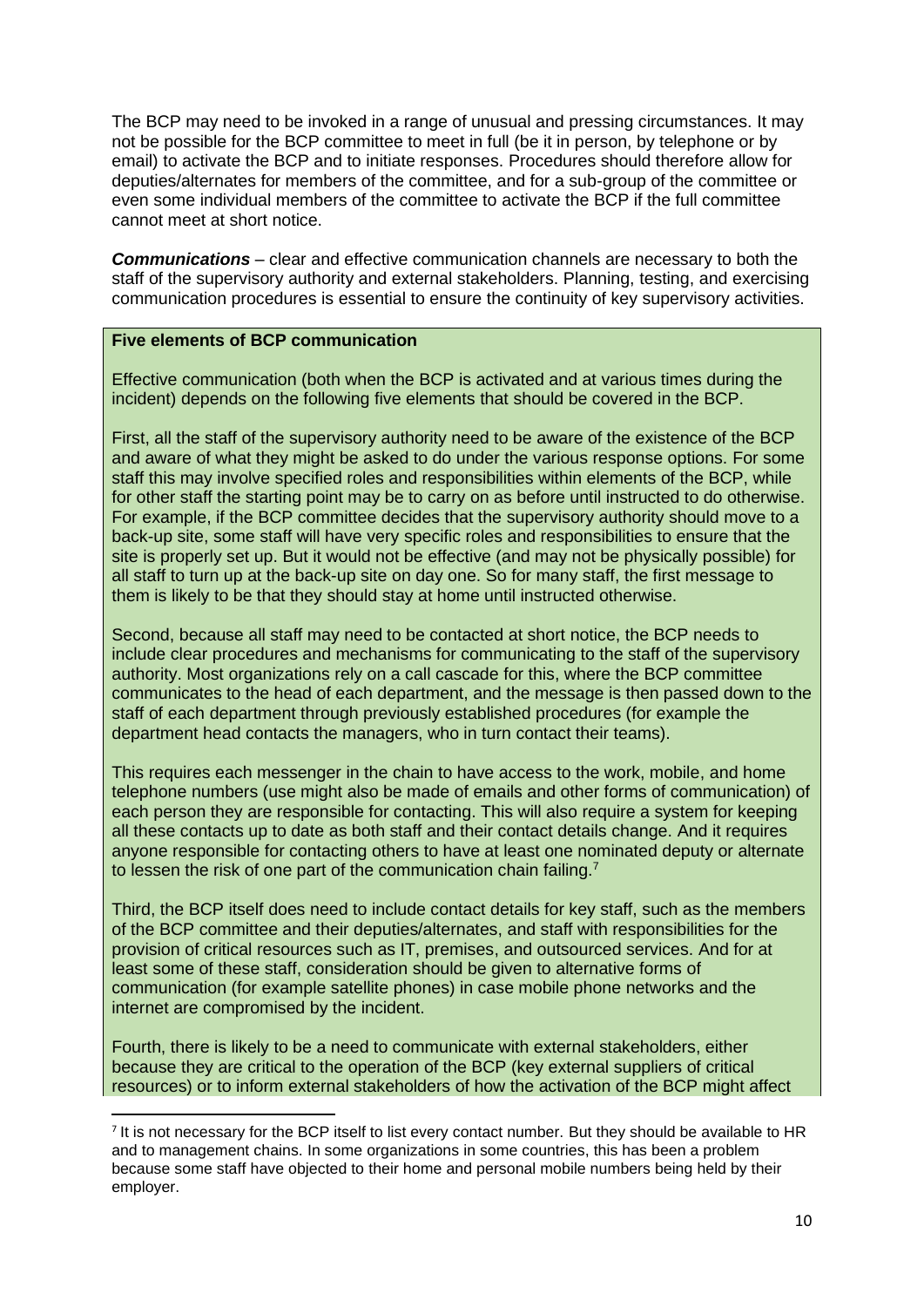them (including government departments, the central bank, other national supervisory authorities, relevant authorities in other countries, supervised firms, the media, and the general public). The BCP should make clear who has responsibility for contacting each external stakeholder, and this responsibility should include knowing the contact details for external stakeholders if they have also had to activate their own BCPs and have moved to their own back-up sites.

The BCP should contain the contact details of key external suppliers (and who should be in contact with them once the BCP is activated) and some other external stakeholders (in particular public authorities). But in some cases the BCP should assign responsibility for maintaining contacts to specific members of staff or their departments (so, for example, supervisors should be expected to hold contact details for all supervised firms; and the press office should be expected to know how to issue press releases and social media statements and to contact the media). Again, this should include the possibility that external stakeholders are themselves affected by the incident and may not be operating normally.

Fifth, the BCP should include sample pre-drafted and pre-approved communications to cover a range of eventualities, including how to inform staff that the BCP has been activated and what they need to do as a result; messages to other public bodies; messages to supervised firms; and press statements. It is quicker to adjust an existing draft to the specific circumstances of the incident than to start from scratch.

**Path of return to normality** – the BCP should include procedures under which the BCP committee can determine that the incident that triggered activation of the BCP is over, and that the supervisory authority can return to normal.

# <span id="page-10-0"></span>**IX. Step 5: Test the BCP**

The next step is to test the BCP. Testing a plan is the only way to know it will work.

This can take various forms, including desk-top (paper-based) exercises to consider how the BCP might operate in various scenarios; walk-through exercises in which departments and individuals walk-through their roles in one or more scenarios; call cascade exercises to check whether messages can be communicated quickly and effectively to large numbers of staff; and full activation of at least some elements of the BCP, such as moving operations to a back-up location, holding a "working from home" day, or activating back-up IT infrastructure and systems.

Each of these types of testing should be undertaken regularly and should be based on a range of incidents that vary in nature, severity, and duration, including some that are deliberately at the severe and challenging end of the spectrum.

Some tests might be pre-announced, but others should be unexpected to most staff – for example, a pre-announced move to a back-up location might be the best way to test how well a supervisory authority can work from its back-up site, while a surprise move would be the best way to test initial communication and the ability of relevant staff to find their way to the back-up location.

There will also inevitably be real tests of a BCP when serious incidents occur.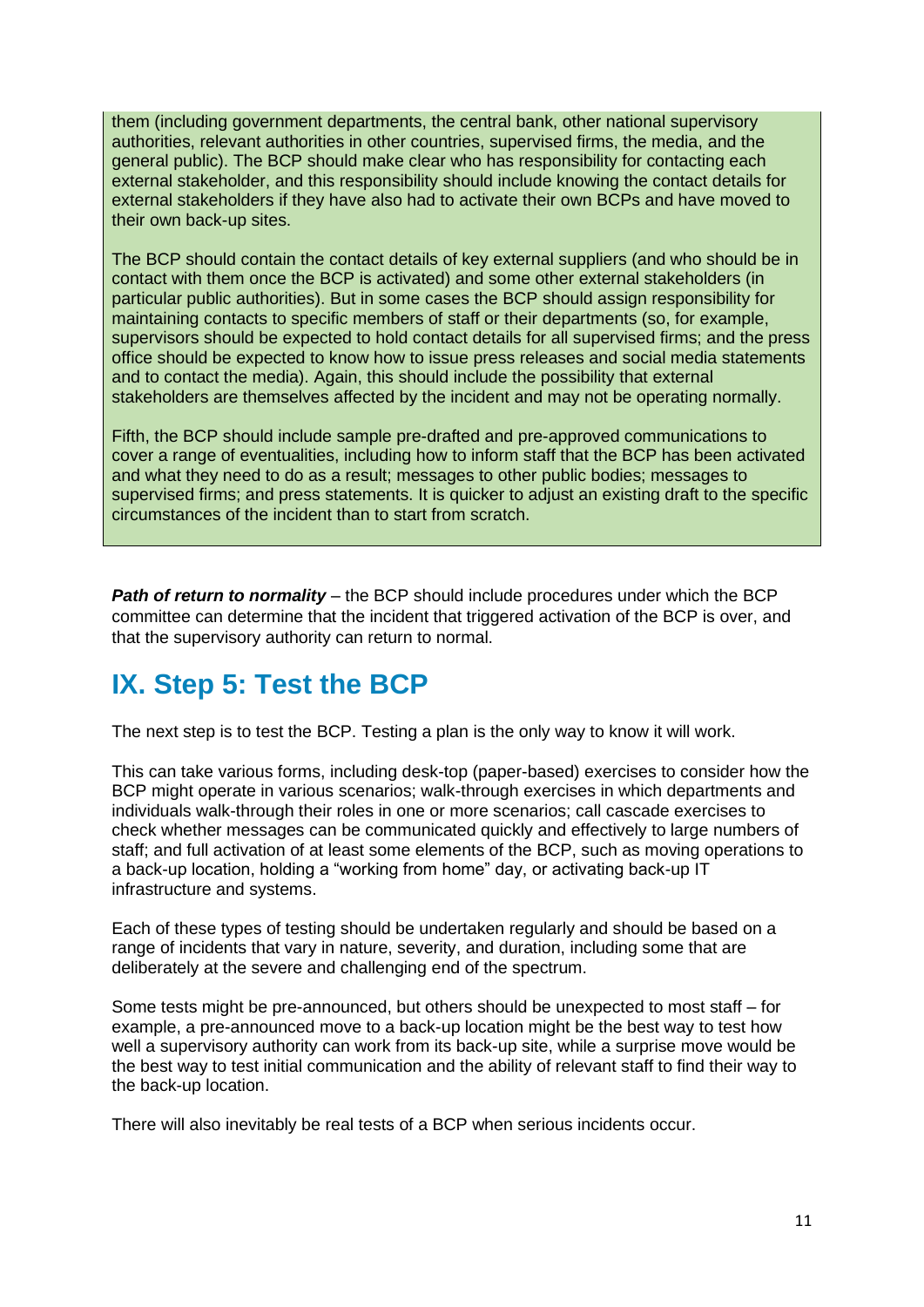# <span id="page-11-0"></span>**X. Step 6: Learn lessons and amend the BCP**

A supervisory authority should strive to learn lessons from real-life incidents (in particular when its BCP was triggered), from testing, and from periodic reviews of its BCP; and should then amend and redistribute the BCP accordingly.

There is a risk that even if a BCP is written, and even if it is tested occasionally, the plan will become outdated as key supervisory activities and critical processes change and evolve. People, systems and processes come and go, so the BCP needs to be updated. It should therefore be reviewed annually. Any weaknesses should be corrected, and an updated plan distributed to all pertinent staff.

Regular testing, learning lessons and amending the BCP accordingly should also keep the plan fresh and provide a cultural context in which the importance of the BCP is emphasized. This can be reinforced by actively soliciting input and feedback from staff, and from asking departments to review aspects of the plan that are relevant to them.

.